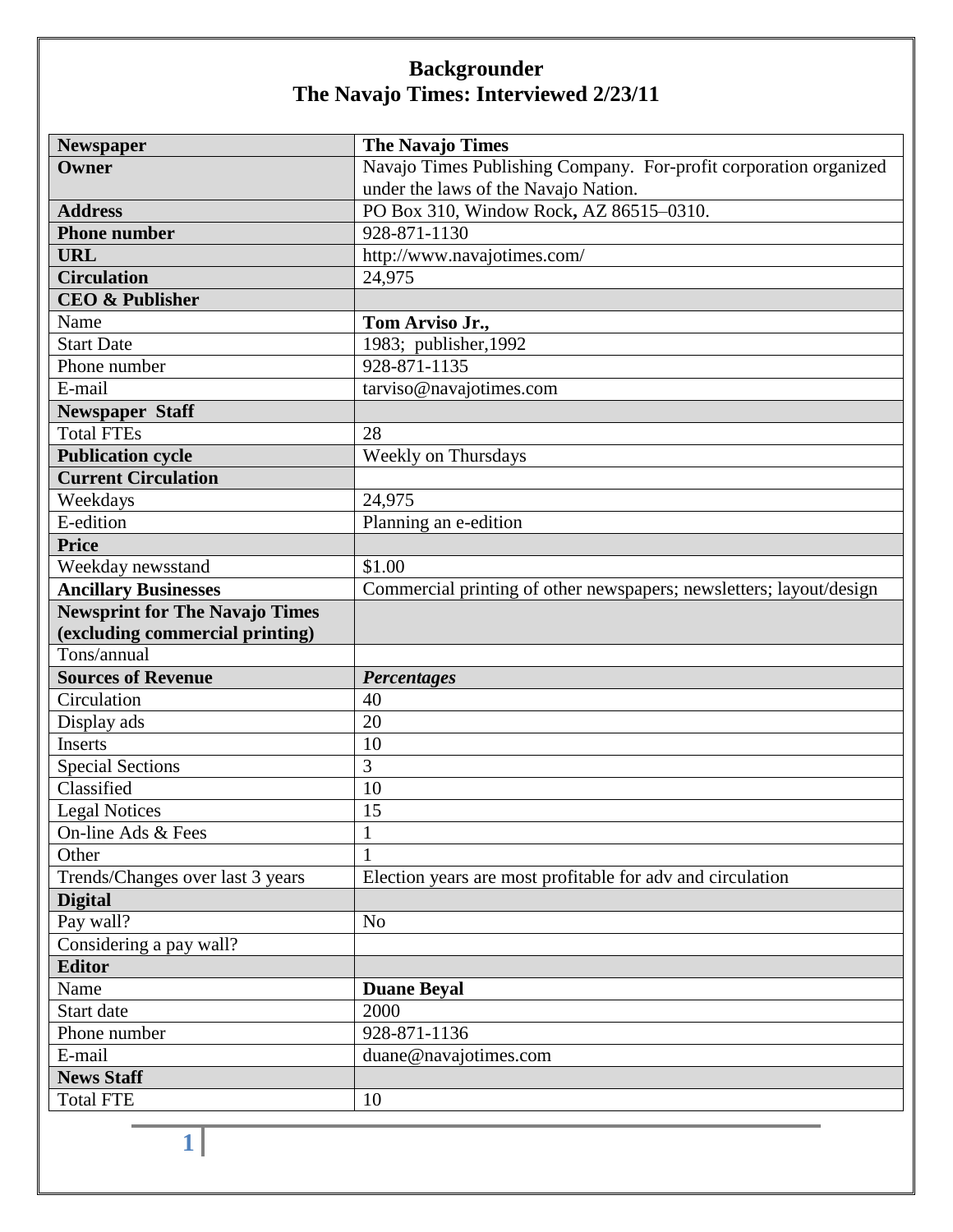| Reporters                               | 6                           |
|-----------------------------------------|-----------------------------|
| Editors                                 | $\mathbf{1}$                |
| Photo                                   | $\overline{2}$              |
| <b>Bureaus</b>                          |                             |
| Coverage                                | More than 50% of their time |
| Local government                        | 30%                         |
| Courts                                  | 5%                          |
| Public safety                           | 5%                          |
| County government                       | 1%                          |
| <b>School Board</b>                     | 4%                          |
| <b>Business</b>                         | 5%                          |
| Sports                                  | 20%                         |
| Entertainment & arts                    | 10%                         |
| Environment                             | 10%                         |
| Health care                             | 10%                         |
| <b>Online Manager (contracted)</b>      |                             |
| Name                                    | <b>Ben Winton</b>           |
| Start date                              | 2003                        |
| Phone                                   | 602-740-1124 (cell)         |
| E-Mail                                  | ntwebmaster@navajotimes.com |
| <b>Digital News Staff</b>               |                             |
| Size                                    | 3                           |
| Sufficient?                             | N <sub>o</sub>              |
| <b>Reporting/Photo staff</b>            |                             |
| Does reporting staff feed materials for | Yes                         |
| digital media                           |                             |
| Should they?                            | Yes                         |
| <b>Capabilities</b>                     |                             |
| Web platform software?                  |                             |
| Content management system:              |                             |
| software?                               |                             |
| Does your organization                  | Web master does             |
| write code?                             |                             |
| <b>Flexibility &amp; response time</b>  |                             |
| Can you change web platform -           | Yes, we can                 |
| coding, architecture, software --at     |                             |
| least once a month? Do you?             |                             |
| Can you add new functionality           | No, it takes time           |
| promptly as it becomes available?       |                             |
| <b>Digital Tools</b>                    |                             |
| Crowd sourcing?                         | Yes                         |
| Data visualization?                     | Yes                         |
| Investigative reporting?                | Yes                         |
| Documentary video?                      | Rarely                      |
| Any other kinds of digital tools are    |                             |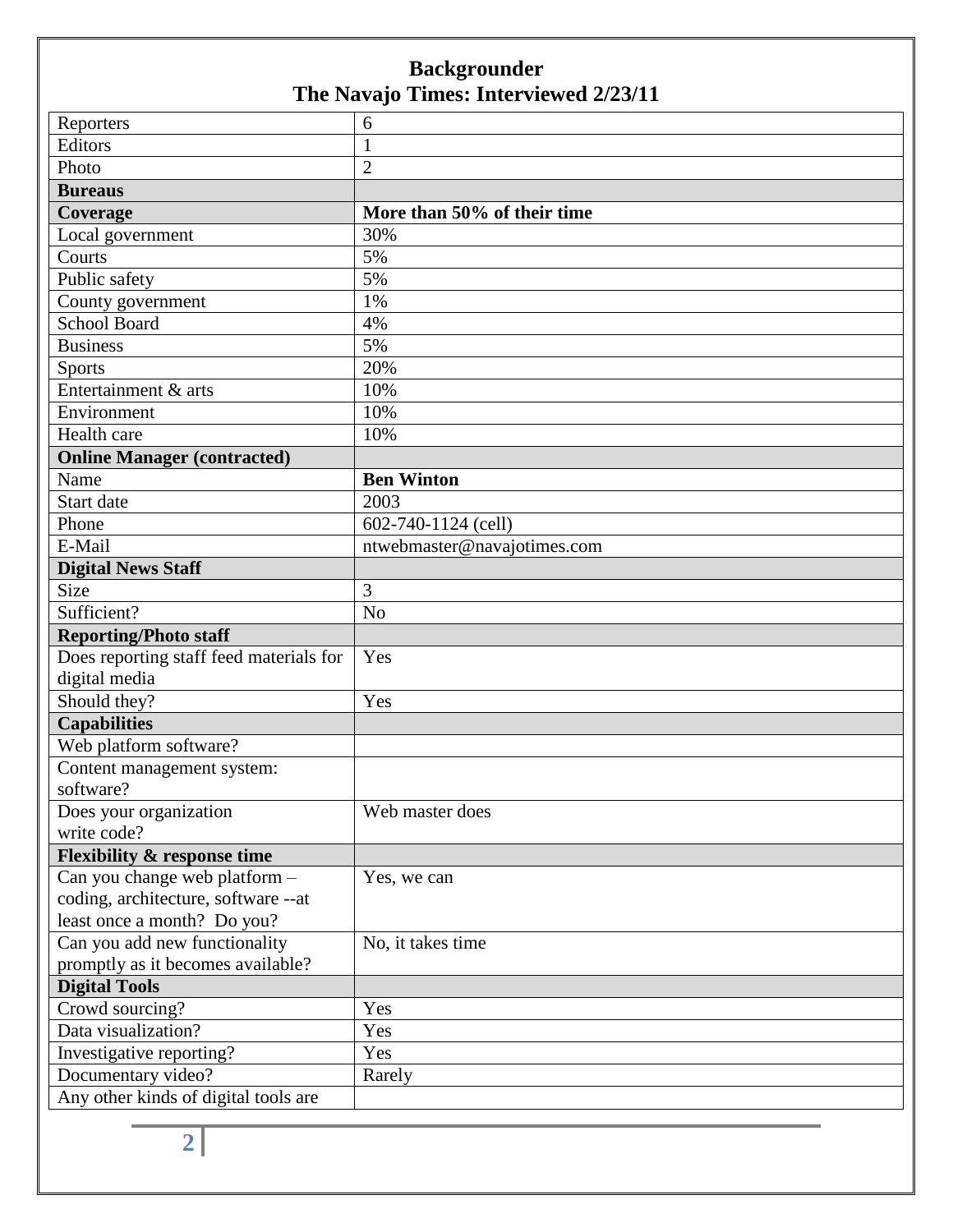| being used?                             |                                                        |
|-----------------------------------------|--------------------------------------------------------|
| <b>Social Media</b>                     |                                                        |
| What is the overall organizational      | Strong commitment; lots of plans to improve and expand |
| commitment to collecting, creating,     |                                                        |
| shaping and delivering all your         |                                                        |
| news/information products through       |                                                        |
| these digital channels?                 |                                                        |
| To what extent is your newspaper        | Large audience of regular readers, continues to grow   |
| connected to people through social      |                                                        |
| media?                                  |                                                        |
| <b>Advertising</b>                      |                                                        |
| Is your advertising staff is able to    | Yes                                                    |
| provide competitive digital services to |                                                        |
| merchants?                              |                                                        |
| Do you use "real time" ads?             | Yes                                                    |
| Does your advertising department sell   | Yes                                                    |
| "digital services", such as helping     |                                                        |
| merchants with website production?      |                                                        |
| Does your ad department sell            | Yes                                                    |
| electronic coupons or other modern      |                                                        |
| digital products?                       |                                                        |
| <b>Assessment</b>                       |                                                        |
| How do you assess your digital          | Readership numbers, customer comments, results         |
| news/information products?              |                                                        |
| Page-views?                             | Yes                                                    |
| Monthly uniques?                        | Yes                                                    |
| Revenue?                                | Yes                                                    |
| What other metrics do you use?          | General word of mouth                                  |
| Do you assess news content?             |                                                        |
| Number of sources?                      | Yes                                                    |
| Writing or visual journalism impact?    | Yes                                                    |
| Other?                                  | Comments from regular readers                          |
| <b>Editing</b>                          |                                                        |
| Are there different procedures (layers  | Yes                                                    |
| of editing) for web vs. print products? |                                                        |
| Do you use AP Style in your digital     | Yes                                                    |
| products?                               |                                                        |
| <b>Revenue</b>                          |                                                        |
| Do you charge for any digital news      | N <sub>o</sub>                                         |
| products?                               |                                                        |
| <b>Digital Delivery Systems</b>         |                                                        |
| What delivery systems do you            |                                                        |
| employ?                                 |                                                        |
| E-edition? (software?)                  | Yes                                                    |
| Smart Phone - apps                      |                                                        |